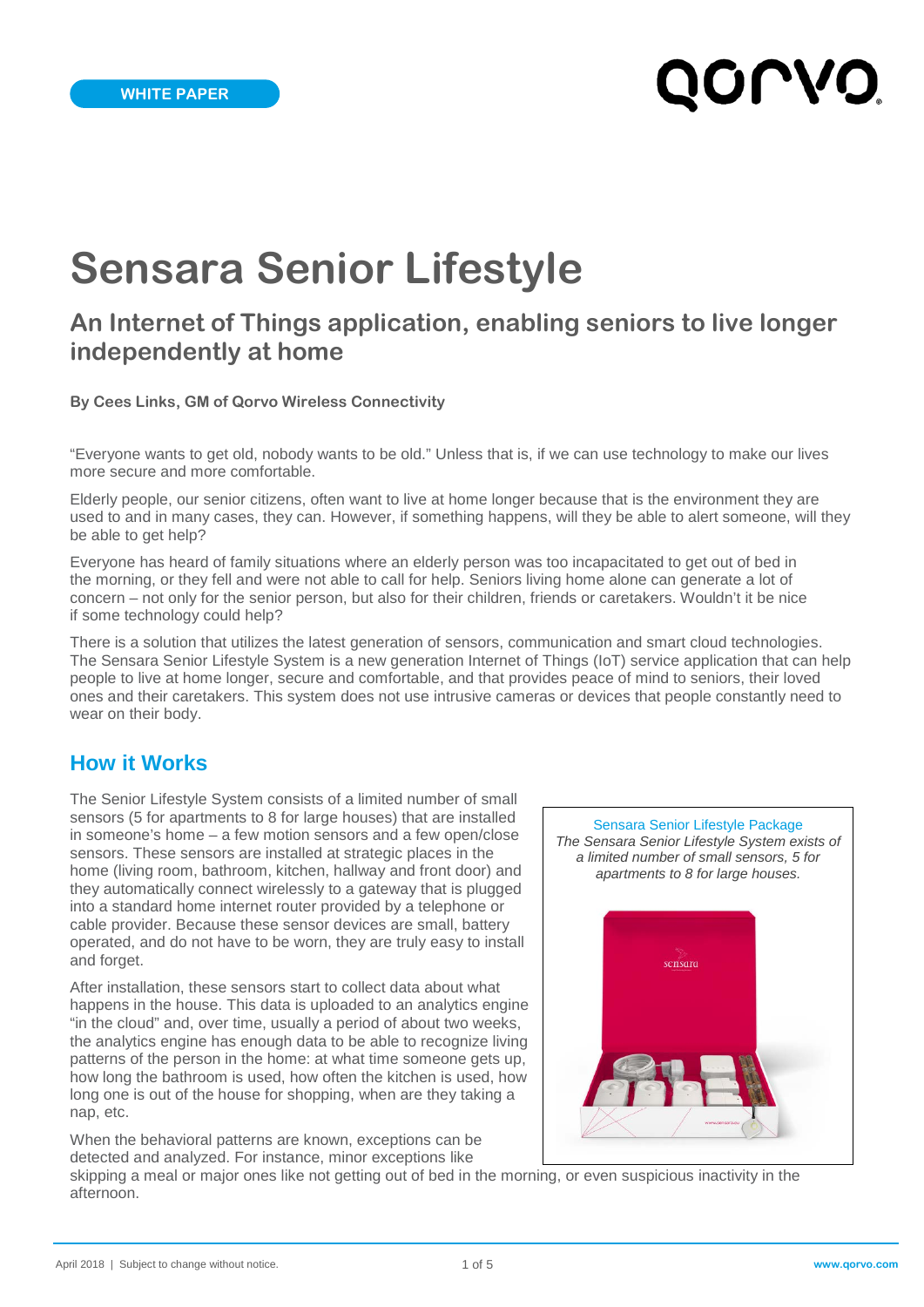The Sensara data analytics algorithm basically compares the inputs from the sensors (or the lack of inputs) with the normal behavior of a person. Based on detection of exceptions and anomalies, it sends a (text) message to the smartphone of a caring person, a family member or friend. The message could read something like this – "normally Ann is out of bed by now, but today she is not, maybe you want to give her a call" – and with a single click the call can be made, and further action can be taken.

# **The Value Provided**

The Sensara Senior Lifestyle System provides something that is very valuable: peace of mind. Peace of mind for both the senior person living at home alone, as well as for family members, possibly living far away. Of course, the system cannot replace personal contact, like visits or phone calls – but it is a very welcome and easy addition. If something out of the ordinary happens, it will not go unnoticed, while at the same time the senior's privacy is fully respected, and well-meaning but worrying intrusions from family and friends ("I have not heard from you for three days") become unnecessary. The system does not require a camera and preserves personal privacy. It does not require wearing emergency buttons – for instance a fall detector – although those can be easily included as additional sensors as well.

But there is more. Something people are not always noticing is recognizing slow deterioration. These downward trends can be easily overlooked, until something critical occurs. One example of this is walking speed – how fast someone walks through the house. By collecting data over a longer period in time, the system can recognize if someone has started to walk significantly slower than two months ago. Walking slower is a good early indicator for running the risk of taking a bad fall and possibly breaking a hip. If a gradual slowdown or a change is noticed, the Sensara system will generate an alert to a family member or a caretaker.



QOLV

The Senior Lifestyle System provides both short and long-term values. Short-term value, because it creates alerts on instantaneous anomalies, like not being active as usual (i.e. in case of illness or a fall) or leaving the house longer than usual (getting lost more easily?). Long-term value, because it creates alerts for family members or caretakers when people slowly change their behavior, something that is hard to identify, like walking slower or having bad sleep (caused by illness, dementia or depression?). But in all situations, it truly provides peace of mind for everyone involved.

# **Big Brother**

A logical question that often arises is "isn't this Big Brother"? Well, in a way, actually it is. The real underlying question however is "is it worth it?" Is it not great to have a Big Brother? Since George Orwell's 1984, the term Big Brother has a bad name and reputation. But rightly so? Definitely, big brothers can be a nuisance or worse. But couldn't having a Big Brother be something special and very positive? So in a way, Sensara is a Big Brother, but a very helpful one!

It is probably time to rethink our image of the Big Brother. The new age of the IoT helps us to quantify our lives. To measure is to know. Quantifying our lives helps us to make better quality decisions, or even to assist us to actually make those tough decisions. Quantifying our lifestyle helps us to live more safely, securely and comfortably.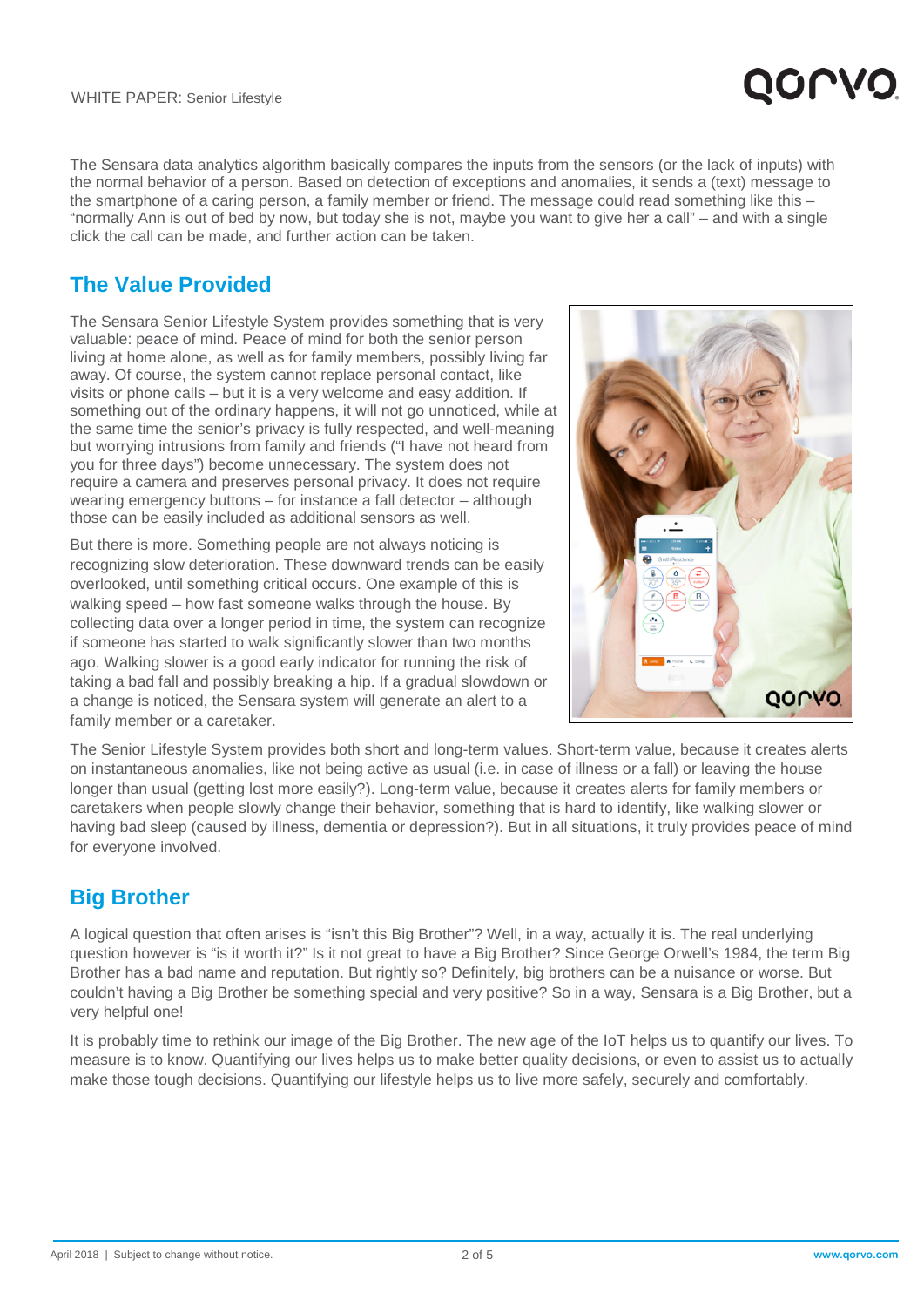

Several Sensara users have said that since they started using the system, their relationship with their loved ones has improved. There is more involvement, more contact moments and discussions about live situations that matter. The involved elderly appreciate that and are proud to have children who "care about" them.

But there is obviously a flipside. What about the data being collected? Is it secure, can it be abused, who owns it, etc.? Those are all valid questions, but not necessarily that different as asking the same question about using a credit card in a store. And we know that there is a serious balance between convenience and ease of use on one side and security and privacy on the other side. But in the same way as internet hacks did not stop us from using our credit cards, we will learn how to deal with security and privacy on the IoT as well.

## **Questions and Answers**

#### **1. How many sensors are required?**

For the system to work essentially only five sensors are required. Adding more sensors is possible but not necessary. The five sensors (motion detection or open/close) need to be located on predefined, carefully selected locations to be make the system effective: the bedroom, the washroom, the fridge in the kitchen, the hall and the front door. Adding more sensors can be done and will make the system "learn" faster. Additional sensors can be placed at the back door, second washroom, living room, hobby room.

#### **2. How does the system work?**

The system uses so-called "model-based reasoning": it uses a uniform base model of single people living at home alone. This base model has been developed and tested over a period of 15 years. Per individual situation the system is continuously collecting information via the sensors and "learns" how to adapt this base model so that it represents the real living pattern of the person living in the house. For example: every person gets up in the morning and this is something the base model "knows". The individual getting-up patterns of persons will adjust in the base system based on sensor information to better correspond with the situation of the individual person. Based on this specific knowledge, the system can now identify exceptional situations and create alerts.

#### **3. Does the system stop learning?**

The system requires about two weeks to transform the base model into an individual specific model. However, the system never stops learning. It continuously keeps on absorbing new information (via the data collected by the sensors) and adapting the model. The consequence is that people can adopt new habits without creating alerts, but at the same time when these habits are adopted and exceptions are generated, then the alert process will automatically kick-in.

#### **4. What is the technology behind the system?**

The system is based on artificial intelligence, also more popularly known as "fuzzy-logic". So it does not require precise "if-then-else" programming. That would become way too cumbersome anyhow. Fuzzy-logic allows the system to collect the data from the sensors and makes hypotheses about the reality (models). It makes decisions when these hypotheses need to be rejected and replaced by more justifiable ones, or whether alerts need to be created. This type of logic is not storing endless amounts of data and is also not cranking through this continuously. Therefore, it is efficient and capable of making proactive decisions.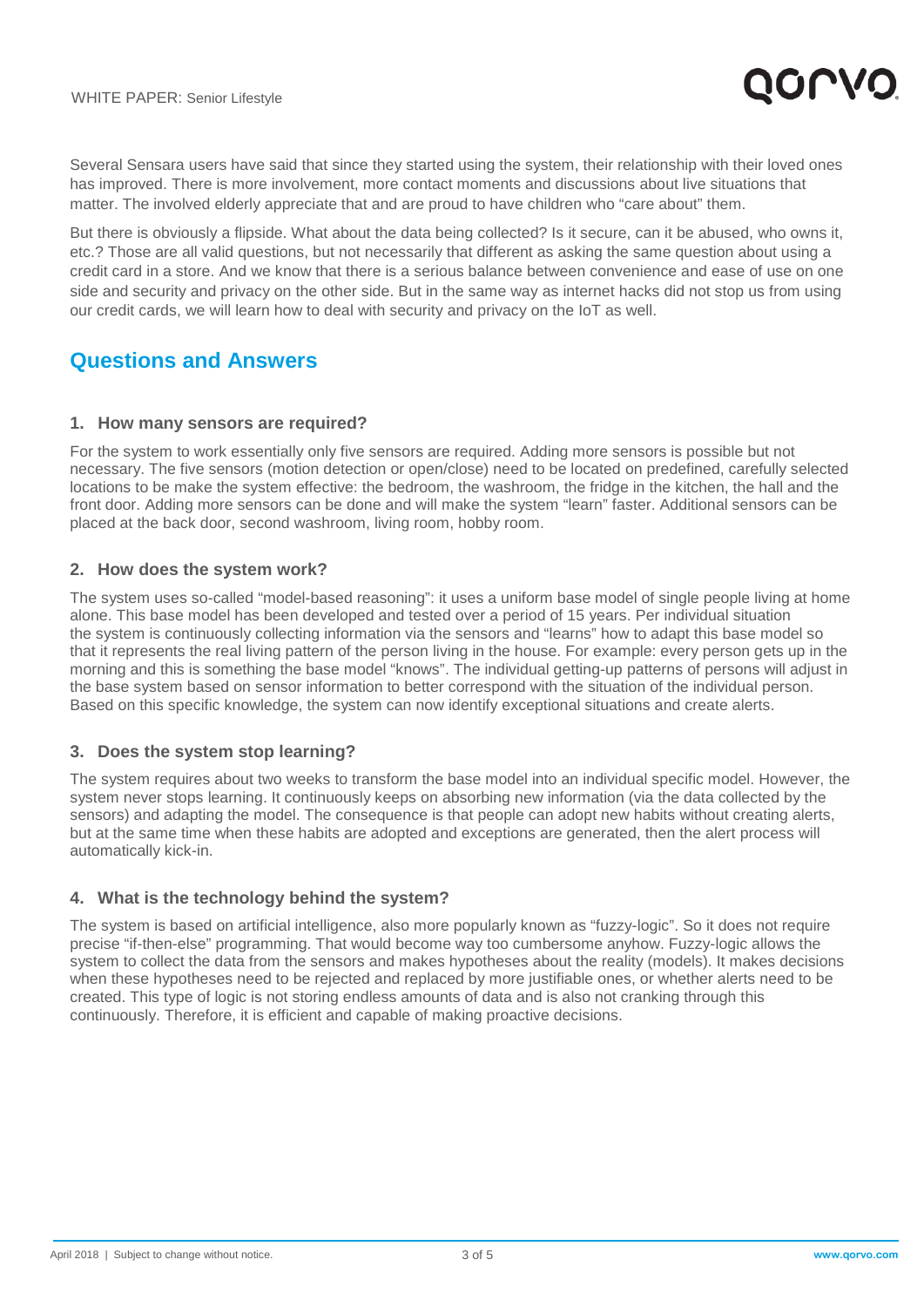

#### **5. Does the system also provide trend information?**

Yes, the system also identifies longer term trends based on information provided via the sensors. Examples of trends are: hours of sleep, number of washroom visits and walking speed. These slowly changing indications of deterioration are sign of e.g. growing balance problems and an early indicator for breaking a hip. These changes can also report improvements, for instance after an operation. This trend information is equally important as the exception identification and the alert generation. Not being able to recognize slow changes (or pure denial) can have serious consequences.

#### **6. What are the installation prerequisites of the system?**

The system assumes that one has an internet connection (mandatory) with a router that also supports Zigbee®. For those situations that the router does not support Zigbee, a small gateway is included that connects with a short Ethernet cable into the router. No further installation is required.

#### **7. How is the system installed?**

The installation of the system is a three-step approach. First the Sensara app (available on Android and iOS) is downloaded and installed on a smartphone or tablet. Secondly the sensors are installed, hung on the wall or connected to a door. Each sensor has a sticker on the back which indicated where the sensor needs to be installed. The location of the sensor is important (it must be able to do its job), but more than common sense is not required to determine the location (e.g. do not hang a motion sensor behind a curtain). The last step is to go with the smartphone or the tablet to each individual sensor and check whether triggering a sensor is indeed confirmed on the display. That is all. Now the system is ready to start automatically its "training period" and after about two weeks, it will be able to generate alerts.

#### **8. What about security and privacy?**

The system is completely pre-configured with security keys and all data is fully encrypted. The app on the smartphone or tablet can only be accessed with a user name and password.

#### **9. What are the advantages of the system?**

The Sensara product is unique in its class because it is based on leading-edge technology that has been used in care homes for years already, and which is now being implemented into the consumer market.

#### **Key characteristics are:**

- The system is **very affordable**, even low cost. The required five sensors (and gateway) is all that is required. For the rest, the system is using existing infrastructure (internet) and hardware (smartphone and tablet).
- The system is very **easy to install**, even intuitive: the combination of wireless and an app that leads the installer through the process, makes the time from opening of the box to getting the system up and running less than an hour.
- Once the system is installed, it has become virtually **maintenance free**. The battery life of the devices exceeding 7 years, which is in most practical purposes longer than the system will be used – and even then, changing the batteries is the maximum maintenance that one can expect.
- The system is totally **non-intrusive**: once it is installed, one can totally forget about it, it does not need turnon/off, it works without wearables: there is no need for putting devices on or off, it does not require cameras or observation, so it fully **respects privacy** of the monitored person, alerts are generated automatically. The system is **secure**, the data is fully encrypted.

#### **10. Where is the system available?**

The system is worldwide available and is using the worldwide available standards, meeting all the required certification standards. Visit: **<https://sensara.eu/en/shop/>**